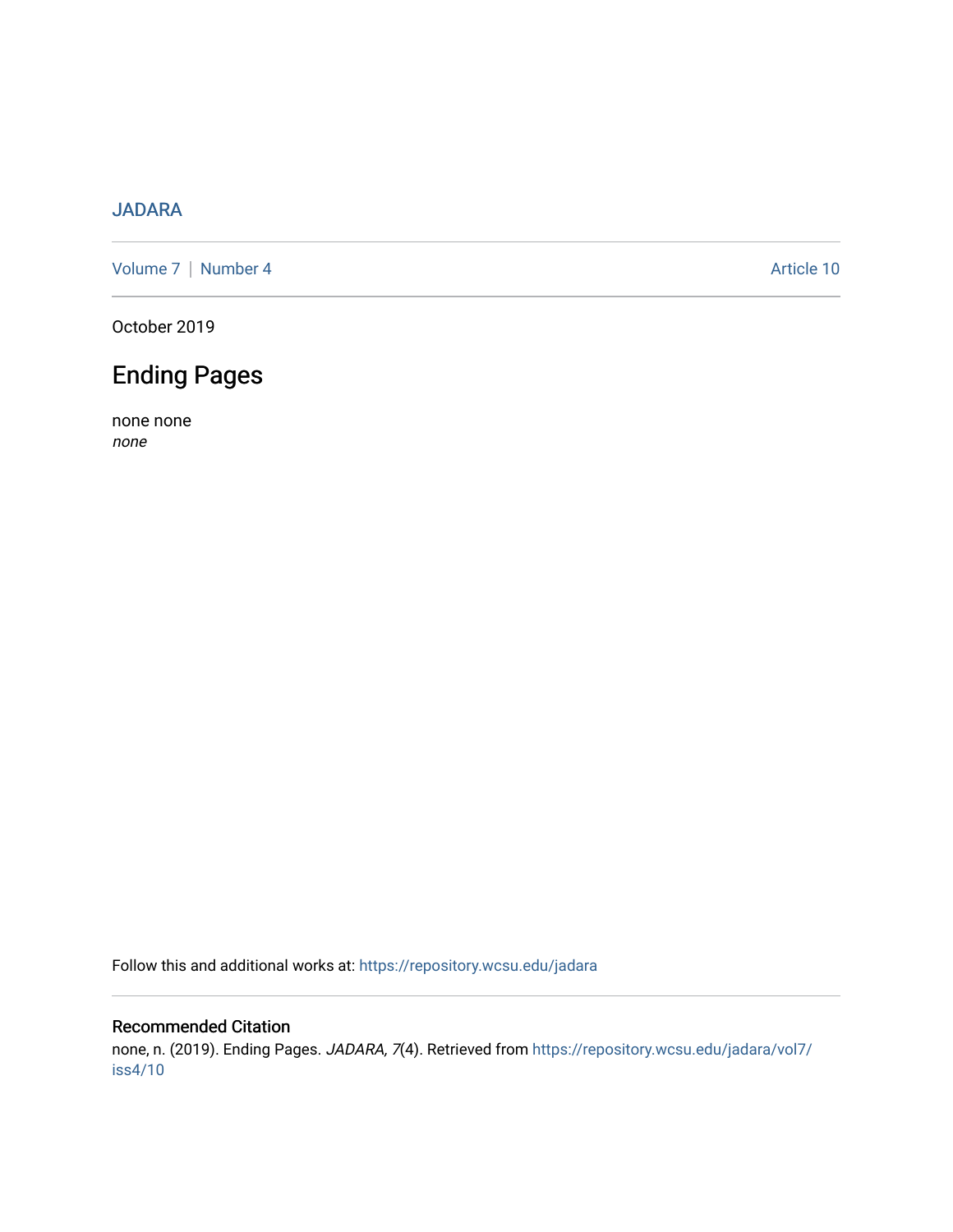#### POSITIONS OPEN KENDALL DEMONSTRATION ELEMENTARY SCHOOL

#### Gallaudet CoUege

The Kendall Demonstration Elementary School is an experimental and flexible 12-month program for hearing impaired children which includes developmental and research components. Excellent salary and benefits. Skill in or willingness to learn manual communication required of all personnel. EQUAL OPPORTUNITY EMPLOYER. Positions open immediately or prior to Fall, 1974.

#### PROGRAM SUPERVISOR: PRIMARY PROGRAM SUPERVISOR: ELEMENTARY

Responsibilities include: organizing and supervising the department; directing individualized instruction programs for students; acting as resource person for teaching staff; supervising teacher aides, and volunteer and substitute personnel; directing department staff in ongoing program evaluation; helping to develop and implement inservice staff training programs; acting as department liaison with other program coordinators and supervisors.

Requirements include: MA in education of deaf or related area; minimum three years' teaching experience; supervisory experience preferred; CED certification.

#### SPECIAUST: PARENT/COMMUNITY EDUCATION

Responsibilities include: developing program of information dissemination and assistance to parents, school, and community to promote optimal interaction; developing orientation programs using services and expertise of other professionals and community representatives.

Requirements include: MA; experience in education of hearing impaired; knowledge of early education helpful. Should have sensitivity to needs and concerns of parents of deaf children and will assist them in developing self-confidence in parenting of handicapped child. Should be willing to maintain flexible hours upon occasion in order to meet with parents on their own terms of availability and need.

#### CLASSROOM TEACHERS

Requirements include: MA; CED certification; experience preferred. Twelve-month appointment. Must be willing to work in an experimental and flexible program which includes participating in research and development activities.

> CONTACT; Dr. Robert R. Davila, Director The Kendall Demonstration Elementary School Gallaudet College KendaU Green Washington, D.C. 20022 (202) 447-0561